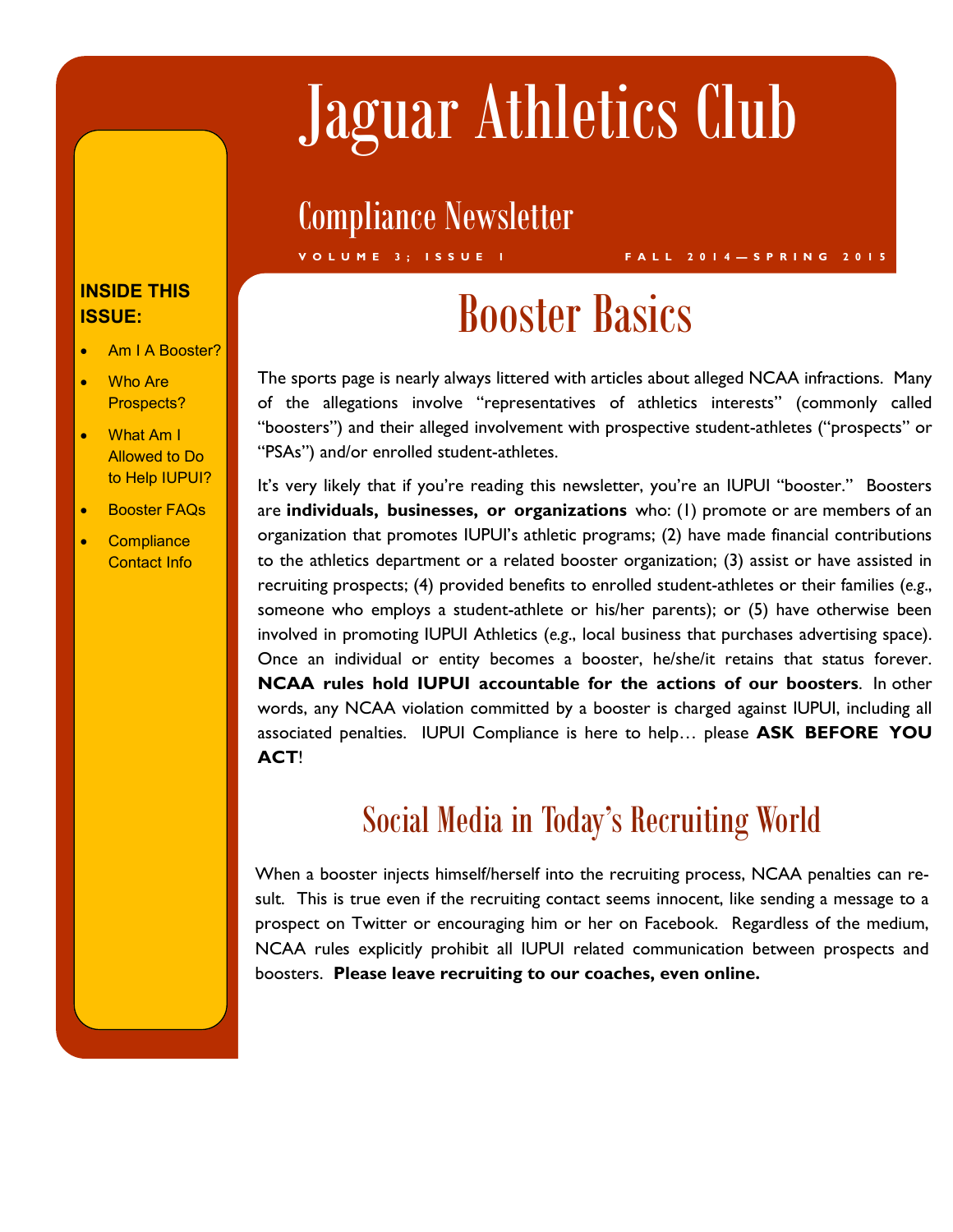# BOOSTER BASICS

#### **Permissible Activities**

- Receive phone calls, emails, and other communication with prospective student-athletes, provided the prospect initiated the communication and it is not for recruiting purposes.
	- The communication cannot be pre-arranged by an institutional staff member or another booster.
	- All questions regarding IUPUI must be referred to the appropriate Athletics staff member.
- Attend high school, community college or other events where prospects compete, as long as they do not make contact with prospects or their family members with a recruiting purpose.
- Inform IUPUI coaches of prospects by sending the coach newspaper clippings, web articles or other information regarding the prospect.
- Continue to maintain contact with student-athletes, prospective student-athletes and their families with whom the booster has a *verifiable pre-existing relationship dating prior to the student's status as a prospect*.
	- The booster still may not have recruiting conversations with the prospect.
	- All questions regarding IUPUI must be referred to the appropriate Athletics staff member.
- Continue involvement with local youth sports teams that may include prospects, provided the booster does not attempt to recruit a prospect through his/her involvement with the local sports teams.
- Employ prospects, provided the prospect applied and was hired through normal employment procedures and employment is not arranged by IUPUI. Any compensation is for work actually performed and commensurate with the going rate in the area. "Special benefits" like advance paychecks or transportation to work are impermissible.

#### **Examples of Impermissible Activities**

- Contacting prospects or their family, either in-person, by telephone, in writing or social media.
- Encouraging prospective student-athletes with whom you have a verifiable, pre-existing relationship to commit to or attend IUPUI.
- Contacting a prospect's coach, principal, academic counselor, or mentor for recruiting purposes.
- Providing or arranging for the provision of any type of benefit (e.g. money, employment, services, items, discounts) unless the benefit is readily available on a basis unrelated to athletics.
- Obtaining film/videotape or transcripts from a prospect's educational institution in an effort to evaluate the prospect's athletic ability or academic eligibility.
- Buying a tickets from someone on "the pass list" to an IUPUI athletic event.
- Employing or arranging for the employment of a prospect before the completion of the prospect's senior year of high school simply because the student is a prospect. This also applies to providing jobs to family members and friends of prospective student-athletes.

#### **As always, please remember to ASK BEFORE YOU ACT if you have questions!**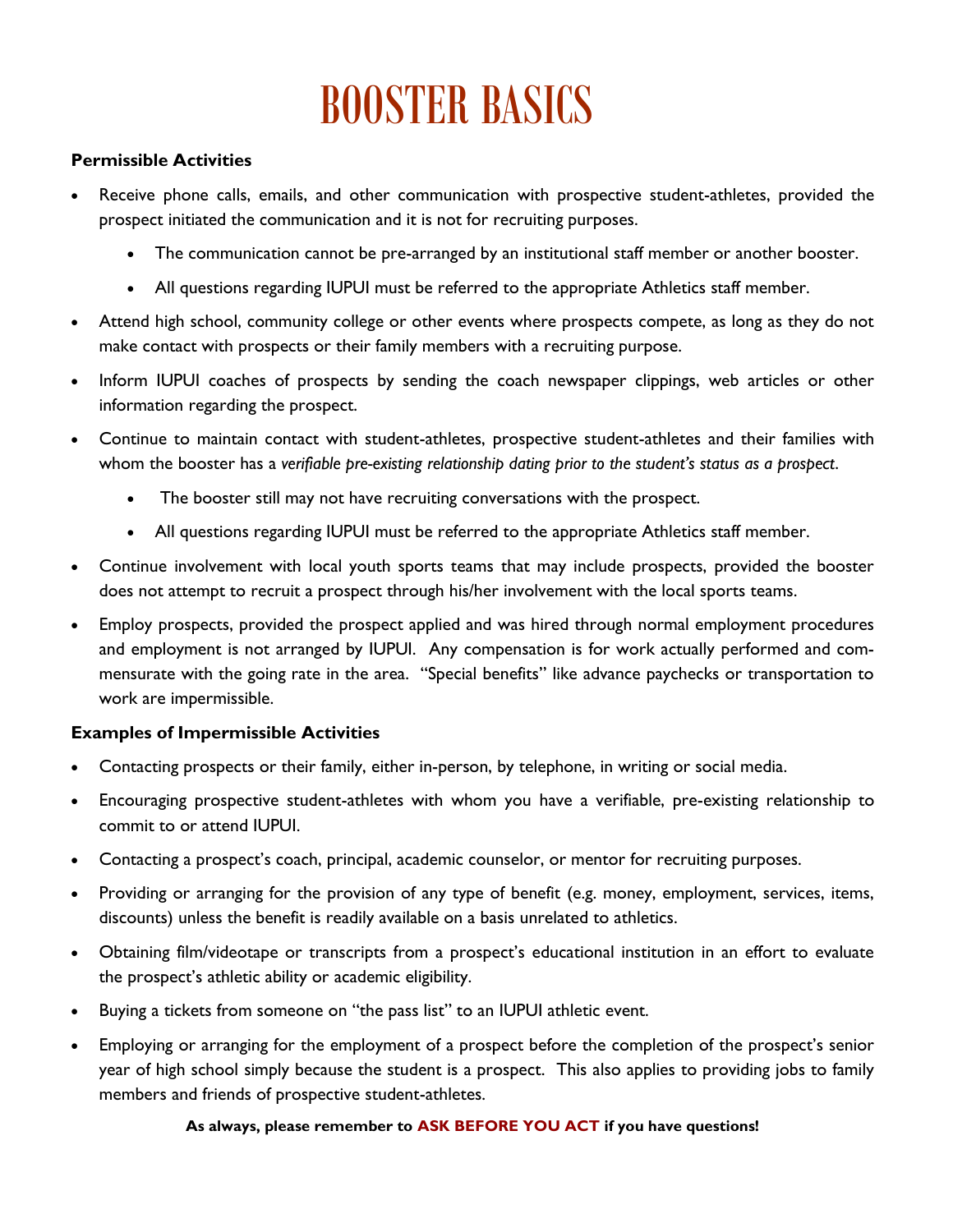### BOOSTER BASICS:

### What about Current Student-Athletes?

#### **Q: I own a local business. Can I employ a student-athlete?**

A: Yes, provided the student-athlete is paid only for work actually performed at a rate commensurate with the going rate in the area. Any benefits provided must be identical to those provided to other employees. Student-athletes may not be hired or paid because of the value that the student-athlete may have for the employer because of the student-athlete's reputation or fame that he or she has obtained because of his or her athletic ability. Further, employers may not use student-athletes in any form of advertisements. As the employer of a student-athlete, you will receive specialized compliance education from IUPUI Athletics.

#### Q: **Can I provide a meal to my favorite IUPUI team?**

A: Yes. Boosters are permitted to provide an "occasional meal" to student-athletes on an infrequent and/or special occasion. The meal must be provided in a private residence, on campus, or at a facility regularly used for home competition. The meal may be catered, and reasonable local transportation may be provided for the student-athletes to attend if it is at a booster's residence. Any "occasional" meal provided to student-athletes must be approved in advance by the Office of Athletics Compliance.

#### Q: **Can I provide an item, service, or discount to a student-athlete in need?**

A: Boosters may not provide services, products, or discounts to student-athletes unless the service, product, or discount is regularly available to others based on criteria unrelated to athletics. Examples of impermissible benefits include legal advice, access to vehicles, special financing, the use of cell phones, access to entertainment venues, free meals and beverages, and discounted athletic apparel. This extends to "innocent" small benefits like a cup of coffee, sandwich, or a ride to the airport. When in doubt, call Athletic Compliance or don't do it.

#### **Q: I own a workout facility, and it'd be great to get some athletes in there. Can I give them access?**

A: Only if the student-athletes pay for the access at the regular rate. Further, you are not permitted to advertise them as members or publicize their workouts.

#### **Q: I live near an institution that IUPUI plays against frequently. Can I take the team out for dinner?**

A: In general, boosters may not provide student-athletes a meal at a restaurant. However, boosters outside the Indianapolis area may provide student-athletes with an occasional meal at their home. Parents of current studentathletes may also provide meals to their child's team at any time, in any location.

#### **Q: I have an item I'd like to donate to my favorite IUPUI team. Can I give it to a student-athlete?**

A: Please donate any item directly to the Athletic Department. Giving items, even items like goody bags before a championship, may constitute a violation if the item is given directly to the student-athlete. However, it's very likely that NCAA rules allow institutions the flexibility to provide a donated item to student-athletes, provided the donation goes through the department first.

#### Q: **I live near the location of the next Summit League Championship. Can I provide lodging to the families of student-athletes who are competing?**

R: No. Even if you are a parent of a student-athlete, it is impermissible to provide lodging to the families of other student-athletes unless you have a verifiable pre-existing relationship that began prior to your children entering 9th grade (7th grade in men's basketball).

#### **Q: I am a professor on campus. Can I provide tutoring to a student-athlete?**

A: Yes, but only with prior approval from the Associate Athletics Director for Academics, who can further instruct you on NCAA legislation related to tutoring student-athletes.